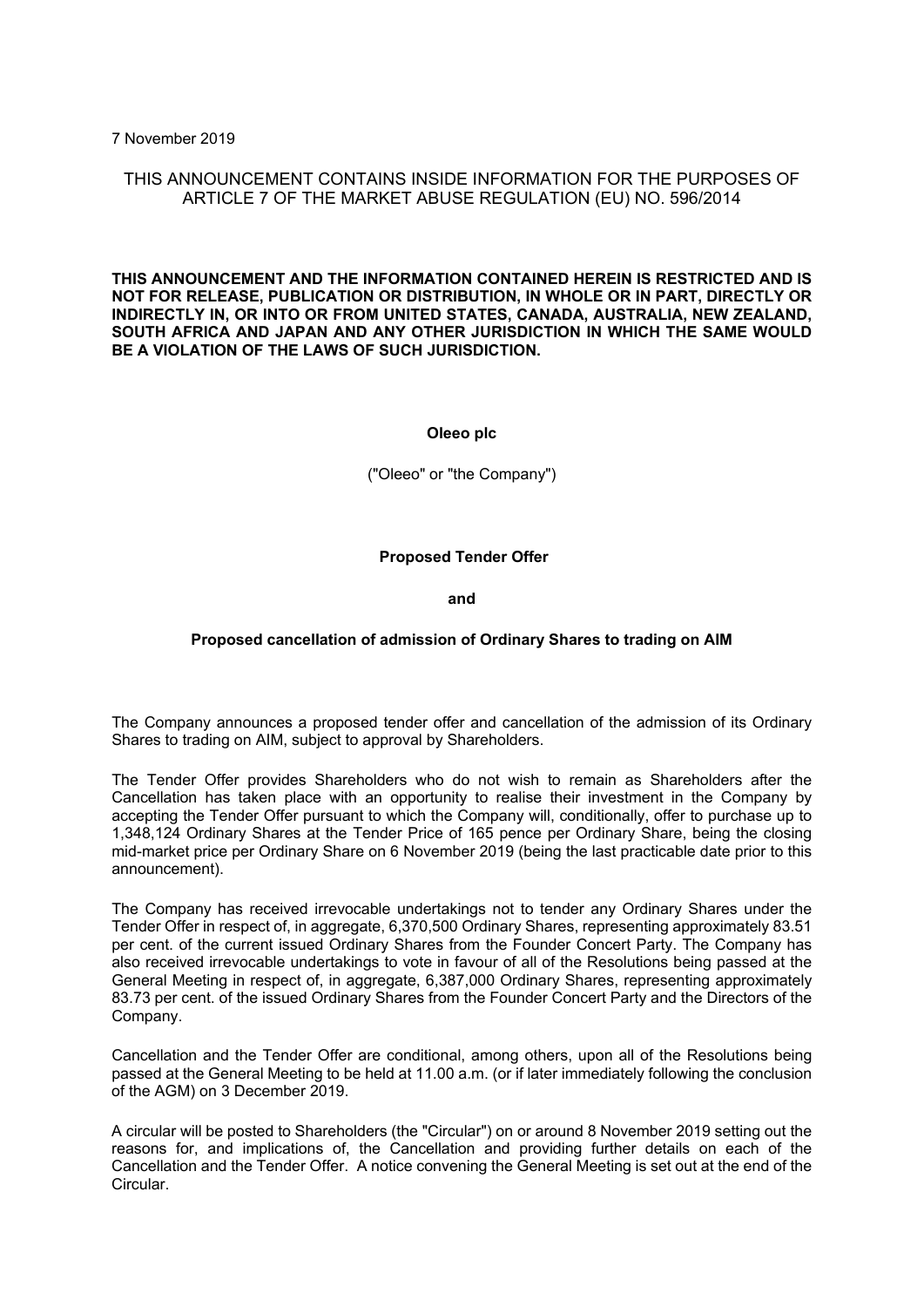Cancellation is conditional, pursuant to Rule 41 of the AIM Rules, upon the approval of not less than 75 per cent. of the votes cast by Shareholders (whether present in person or by proxy) at the General Meeting.

In accordance with Rule 41 of the AIM Rules, the Company has notified the London Stock Exchange of the date of Cancellation.

#### **For further information:**

## **Oleeo Plc**

Charles Hipps, Managing Director, Telephone: +44 (0)20 8946 9876 Email: [chipps@oleeo.com](mailto:chipps@oleeo.com)

## **Panmure Gordon (UK) Limited**

Nominated Adviser and Broker Alina Vaskina / Justin Gulston / Ryan Lever Telephone: +44 (0)20 7886 2952

**For more information visit**: [www.oleeo.com](http://www.oleeo.com/)

## **IMPORTANT NOTICE**

If Shareholders are in any doubt about the contents of this announcement or the action they should take, they are recommended to seek advice from their stockbroker, solicitor, accountant, bank manager or other appropriately authorised independent financial adviser authorised under the Financial Services and Markets Act 2000 (as amended) if they are in the United Kingdom or from another appropriately authorised independent financial adviser if they are in a territory outside the United Kingdom.

This announcement does not constitute, or form part of, any offer for or invitation to sell or purchase any securities, or any solicitation of any offer for, securities in any jurisdiction. Any acceptance or other response to the Tender Offer should be made only on the basis of information contained in or referred to in the Circular. The Circular will contain important information, including the full terms and conditions of the Tender Offer, which Shareholders are urged to read carefully. The Tender Offer is not being made, directly or indirectly, in or into, or by use of the mails of, or by any means or instrumentality of interstate or foreign commerce of, or any facilities of a national securities exchange of United States, Canada, Australia, New Zealand, South Africa and Japan and any other jurisdiction where such distribution of the Circular into or inside or from such jurisdiction would constitute a violation of the laws of such jurisdiction.

This announcement includes statements that are, or may be deemed to be, "forward-looking statements". These forward-looking statements can be identified by the use of forward-looking terminology, including the terms "believes", "estimates", "forecasts", "plans", "prepares", "anticipates", "projects", "expects", "intends", "may", "will", "seeks", "should" or, in each case, their negative or other variations or comparable terminology, or by discussions of strategy, plans, objectives, goals, future events or intentions. These forward-looking statements include all matters that are not historical facts. They appear in a number of places throughout this announcement and include statements regarding the Company's and the Directors' intentions, beliefs or current expectations concerning, amongst other things, the Company's prospects, growth and strategy. By their nature, forward-looking statements involve risks and uncertainties because they relate to events and depend on circumstances that may or may not occur in the future. Forward-looking statements are not guarantees of future performance. The Company's actual performance, achievements and financial condition may differ materially from those expressed or implied by the forward-looking statements in this Document. In addition, even if the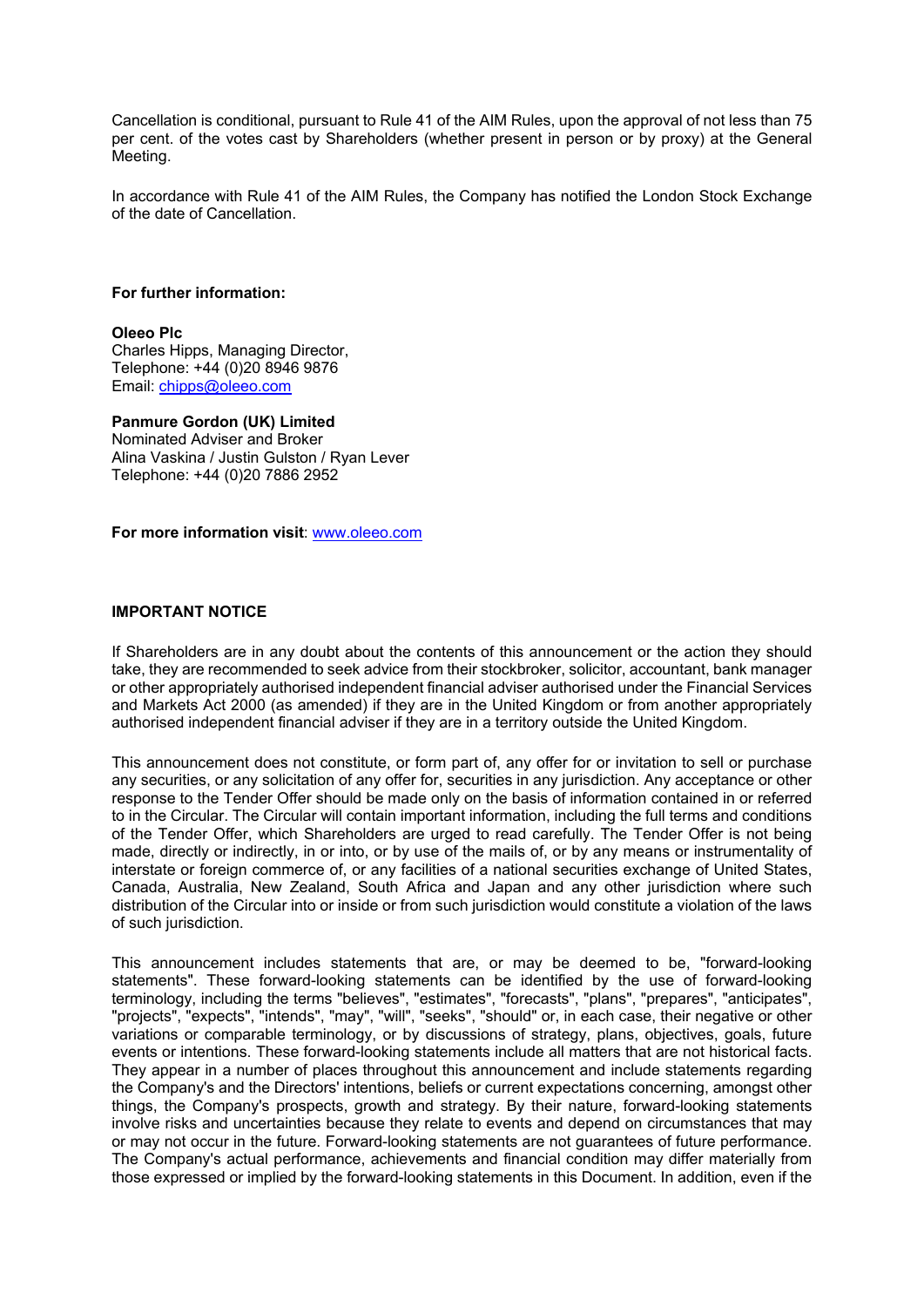Company's results of operations, performance, achievements and financial condition are consistent with the forward-looking statements in this announcement, those results or developments may not be indicative of results or developments in subsequent periods. Any forward-looking statements that the Company makes in this announcement speak only as of the date of such statement and (other than in accordance with their legal or regulatory obligations) neither the Company nor any of its associates, directors, officers or advisers undertakes any obligation to update such statements. Comparisons of results for current and any prior periods are not intended to express any future trends or indications of future performance, unless expressed as such, and should only be viewed as historical data.

# **EXPECTED TIMETABLE OF PRINCIPAL EVENTS**

| Announcement of the Tender Offer and<br>Cancellation                                                               | 7 November 2019                                                                               |
|--------------------------------------------------------------------------------------------------------------------|-----------------------------------------------------------------------------------------------|
| Tender Offer<br>opens and<br>notice<br>οf<br>Cancellation provided to the London Stock<br>Exchange                 | 8 November 2019                                                                               |
| Posting of the Circular, Tender Forms, Proxy<br>Forms and the Letters to Optionholders                             | 8 November 2019                                                                               |
| Posting of the Annual Report and Accounts,<br>and Notice of AGM                                                    | 8 November 2019                                                                               |
| Latest time and date for receipt of proxy<br>forms for the AGM                                                     | 10.30 a.m. on 1 December 2019                                                                 |
| Latest time and date for receipt of Proxy<br>Forms for the General Meeting                                         | 11.00 a.m. on 1 December 2019                                                                 |
| AGM                                                                                                                | 10.30 a.m. on 3 December 2019                                                                 |
| <b>General Meeting</b>                                                                                             | 11.00 a.m. (or if later immediately following the<br>conclusion of the AGM on 3 December 2019 |
| Announcements of results of AGM and<br><b>General Meeting</b>                                                      | 3 December 2019                                                                               |
| Expected Admission of new Ordinary<br>Shares resulting from exercise of Options                                    | 8.00 a.m.<br>on 4 December 2019                                                               |
| Latest time and date for receipt of Tender<br>Forms and TTE instructions in relation to the<br><b>Tender Offer</b> | 1.00 p.m. on 5 December 2019                                                                  |
| <b>Tender Offer Record Date</b>                                                                                    | close of business on 5 December 2019                                                          |
| Announcement of the results of the Tender<br>Offer                                                                 | 6 December 2019                                                                               |
| Latest date to exercise Eligible Options                                                                           | 1.00 p.m. on 3 December 2019                                                                  |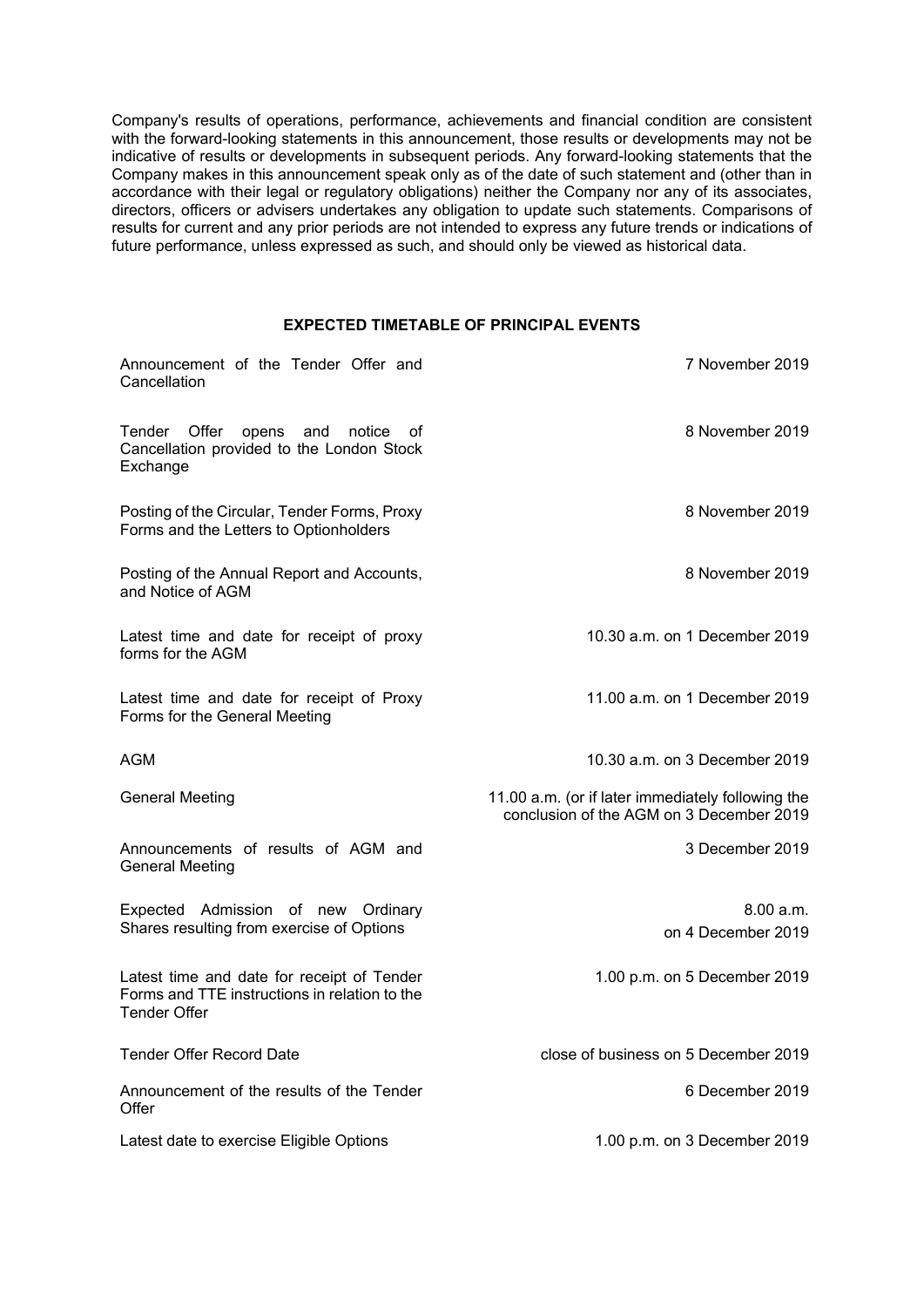Expected date of Cancellation expected date of Cancellation with effect from 7.00 a.m.

Cheques dispatched and CREST accounts credited in respect of proceeds due under the Tender Offer

CREST accounts credited with, and share certificates dispatched in respect of, revised holdings of Ordinary Shares following the Tender Offer

## **Notes:**

- (1) If any of the above times and/or dates change, the revised times and/or dates will be notified to Shareholders through a Regulatory News Service.
- (2) All references to time are to London time, unless otherwise stated.

# **Background to, and reasons for, the proposed Tender Offer and Cancellation**

## *Cancellation*

The Board has for some time been reviewing the benefits to, and burdens on, the Company and Shareholders of the continuing AIM Admission. The Board having conducted this review, has concluded that Cancellation is in the best interests of the Company and its Shareholders as a whole. In reaching this conclusion, the Board has considered, among others, the following principal factors:

- the considerable costs, management time and the legal and regulatory burden associated with maintaining the Company's AIM Admission are, in the Board's opinion, materially disproportionate to the benefits to the Company and Cancellation will enable the Company to reduce administrative costs;
- with regard to the costs in particular, even though these have been, so far as reasonably possible, controlled and minimised by the Company, the Board believes that these funds could be better utilised for the benefit of the Company;
- the Company has seen limited trading volume in its Ordinary Shares, with an average daily volume of approximately 153.73 Ordinary Shares, representing approximately 0.0020 per cent. of the current issued Ordinary Shares, over the three months ending 6 November 2019;
- approximately 83.51 per cent. of the current issued Ordinary Shares are held by the Founder Concert Party;
- the Company's market capitalisation is £12.6 million as at close on 6 November 2019 (being the last practicable date prior to the publication of this announcement); and
- the Company has not utilised AIM to raise equity capital for its expansion since its AIM Admission in March 2000 and is currently unlikely to benefit from any new institutional investors or additional analyst interest in the secondary market.

For the reasons set out above, the Board has concluded that it would be in the best interests of the Company and Shareholders as a whole if the AIM Admission were to be cancelled at the earliest opportunity.

*Tender Offer*

on 12 December 2019

by 16 December 2019

by 16 December 2019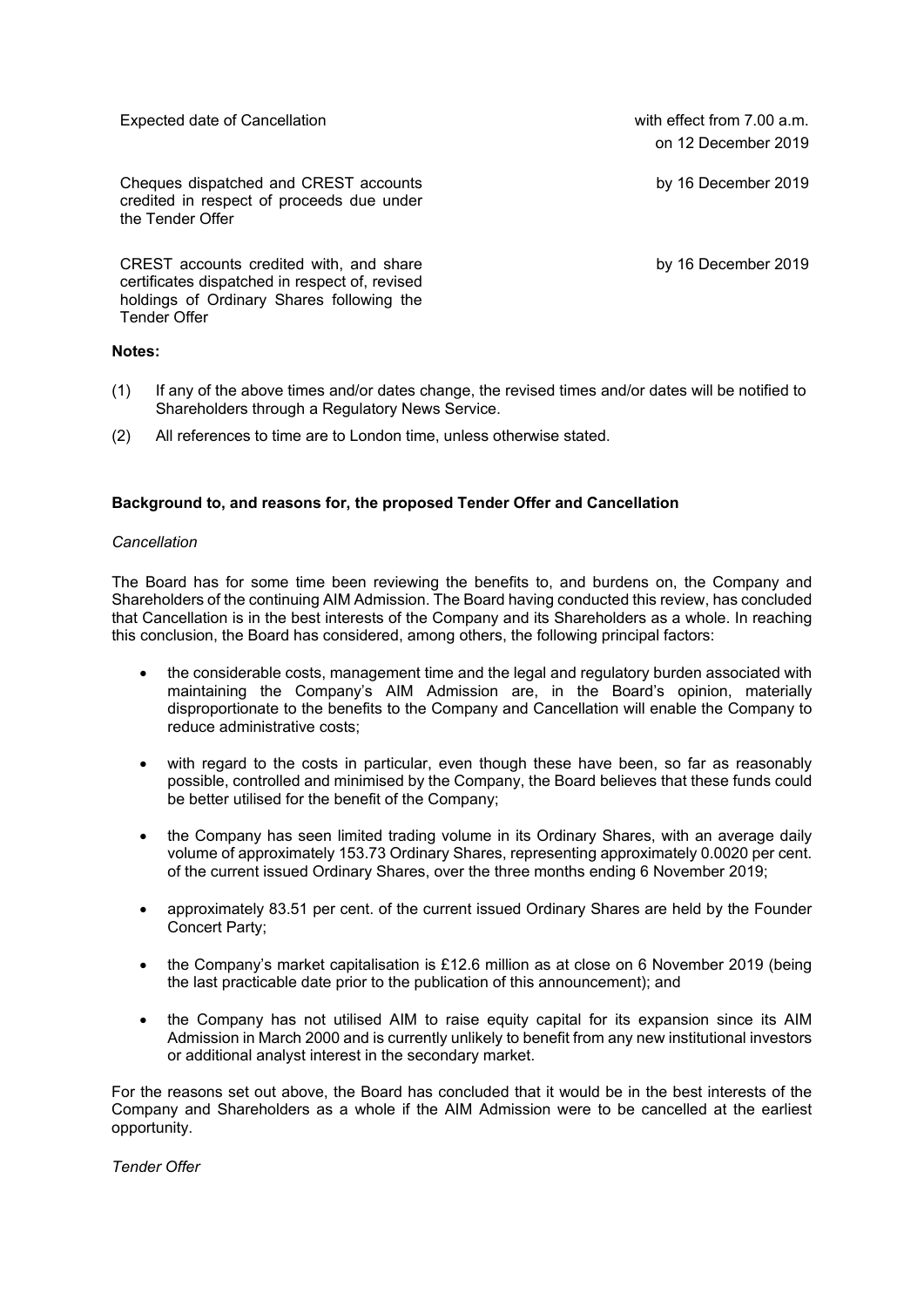The Board recognises that some Shareholders may not be able or willing to continue to hold Ordinary Shares following the Cancellation. The Tender Offer gives such Shareholders (if they are Qualifying Shareholders) an opportunity, to dispose of or reduce their interest in the Company. Those Qualifying Shareholders who wish to continue holding Ordinary Shares following the Cancellation may do so, but there would no longer be a formal market mechanism enabling Shareholders to trade their Ordinary Shares.

The Board considers that the Tender Offer:

- provides an opportunity for Qualifying Shareholders to tender their Ordinary Shares prior to the Cancellation;
- gives Qualifying Shareholders the ability to tender all or some Ordinary Shares held by them (without scaling back) or to tender none of their Ordinary Shares, depending on their own liquidity requirements and their view of the prospects of the Company going forward; and
- provides a return of cash now, compared to the alternative of being exposed to the financial risks of the ongoing operations of the Company.

# **Process for Cancellation**

In accordance with the AIM Rules, the Cancellation is conditional on the consent of not less than 75 per cent. of the votes cast by Shareholders at a general meeting.

Furthermore, Rule 41 of the AIM Rules requires any AIM company that wishes the London Stock Exchange to cancel the admission of its shares to trading on AIM to notify shareholders and to separately inform the London Stock Exchange of its preferred cancellation date at least 20 Business Days prior to such date. In accordance with AIM Rule 41, the Board has notified the London Stock Exchange of the Company's intention, subject to Resolution 1 being passed at the General Meeting, to cancel the Company's AIM Admission on 12 December 2019. Cancellation will not take effect until at least five clear Business Days have passed following the passing of Resolution 1. If the Resolution 1 is passed at the General Meeting, it is proposed that the last day of trading in Ordinary Shares on AIM will 11 December 2019 and that Cancellation will take effect at 7.00 a.m. on 12 December 2019.

## *Principal effects of Cancellation*

The principal effects that the Cancellation would have on Shareholders are as follows:

- there would no longer be a formal mechanism enabling Shareholders to trade their Ordinary Shares through the market. Accordingly, while the Ordinary Shares will remain freely transferable, they may be more difficult to sell compared to shares of companies admitted to trading on AIM (or any other recognised market or trading exchange);
- it may also be more difficult for Shareholders to determine the market value of their shareholdings in the Company at any given time:
- the Company would no longer be subject to the AIM Rules (and accordingly, Shareholders will no longer be afforded the protections given by the AIM Rules. Such protections include:
	- $\circ$  the Company will not be bound to make any public announcements of material events, or to announce interim or final results, announce substantial transactions and related party transactions, or comply with the requirement to obtain shareholder approval for reverse takeovers and fundamental changes in the Company's business; and
	- o Panmure Gordon will cease to be the Company's nominated adviser and broker and the Company will cease to retain a nominated adviser and broker;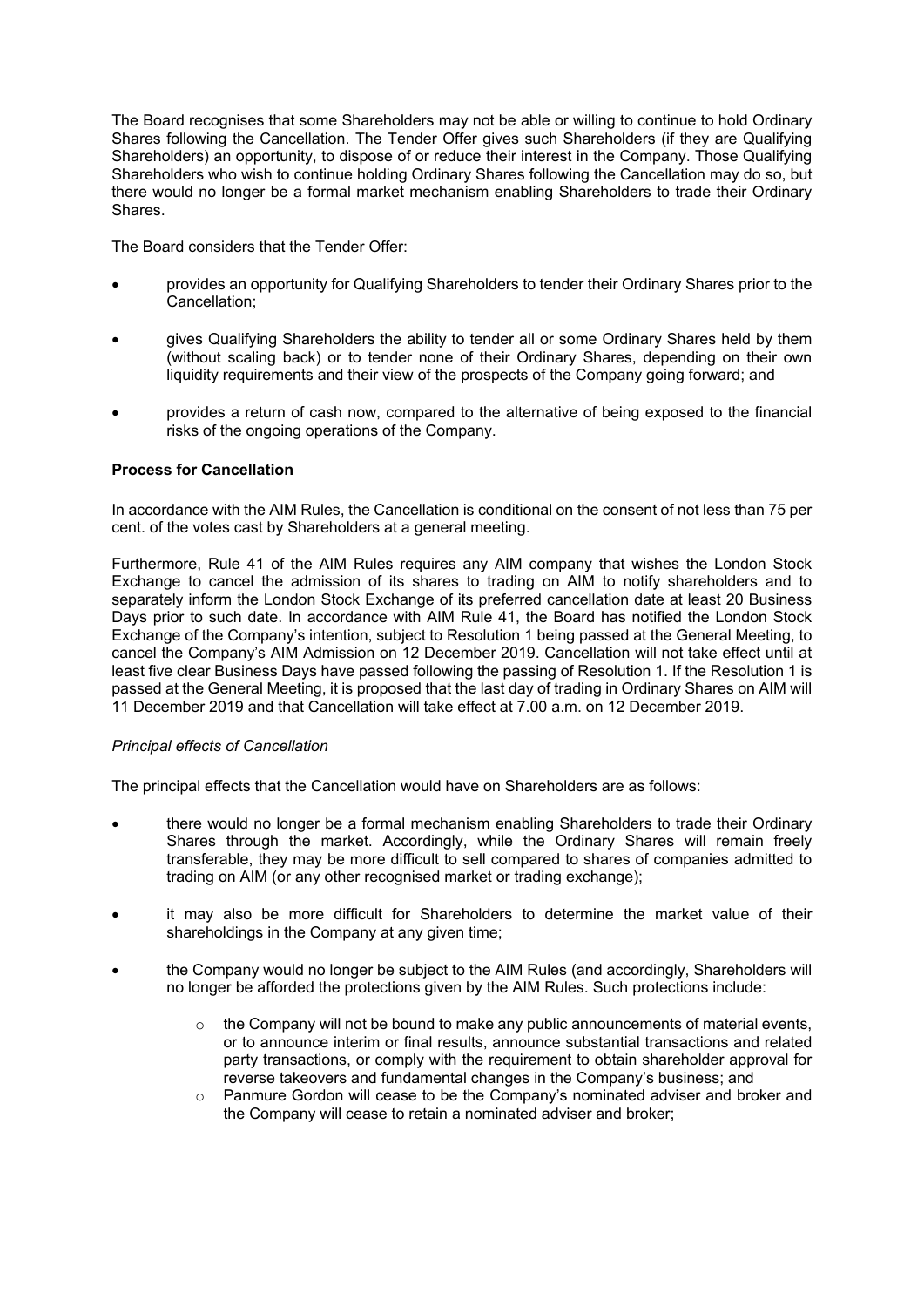- the Company would no longer be subject to the Disclosure Rules and Transparency Rules and would therefore no longer be required specifically to disclose major shareholdings in the Company;
- the Company will no longer be subject to the Market Abuse Regulation regulating inside information;
- the Company would no longer be required to comply with any of the additional corporate governance requirements applicable to companies admitted to trading on AIM; and
- the Cancellation might have either positive or negative taxation consequences for Shareholders (Shareholders who are in any doubt about their tax position should consult their own professional independent adviser immediately).

## **The above considerations are not exhaustive and Shareholders should seek their own independent advice when assessing the likely impact of Cancellation on them.**

However, following the Cancellation:

- the Company will remain a public company registered with the Registrar of Companies in England and Wales in accordance with and subject to the Companies Act 2006. The Board intends to re-register the Company as a private company in due course and will update the Shareholders further on this matter as appropriate;
- even if the Company is converted to a private company it would still remain subject to the provisions of the Takeover Code for a period of 10 years following Cancellation. It should also be noted that as the Founder Concert Party own in excess of 50 per cent. of the existing Ordinary Shares, they are free to acquire further Ordinary Shares without incurring any obligation under Rule 9 of the Takeover Code;
- the Company intends to continue to communicate information about the Company to its Shareholders on the Company's website [\(www.oleeo.com\)](http://www.oleeo.com/) and to post updates on that website from time to time, although as described above, Shareholders should be aware that there will be no obligation on the Company to include the information required under Rule 26 of the AIM Rules or to update the website as required by the AIM Rules; and
- subject to existing contractual obligations, the Board intends to pay management and employees' salaries and benefits that are commensurate with industry practice and, assuming the Cancellation occurs, the Company's status as an off-market company.

# **Tender Offer**

## *Price, quantum and principal effects of Tender Offer*

The Board recognises that not all Shareholders will wish to continue to own Ordinary Shares in the Company following Cancellation. Qualifying Shareholders will therefore have the opportunity to tender, pursuant to the Tender Offer some or all of their Ordinary Shares at the Record Date. Qualifying Shareholders do not have to tender any Ordinary Shares if they do not wish to do so.

The Tender Price of 165 pence per Ordinary Share being the closing mid-market price on 6 November 2019.

There are currently 7,628,054 Ordinary Shares in issue as at 6 November 2019 (being the last practicable date prior to the publication of this announcement). In addition, up to 90,570 Ordinary Shares are capable of issue pursuant to the exercise of Eligible Options. The Founder Concert Party own 6,370,500 Ordinary Shares, representing approximately 83.51 per cent. of the current issued Ordinary Shares. The Founder Concert Party have irrevocably undertaken not to participate in the Tender Offer. Accordingly, Qualifying Shareholders would be able to tender all of their holdings without being scaled back.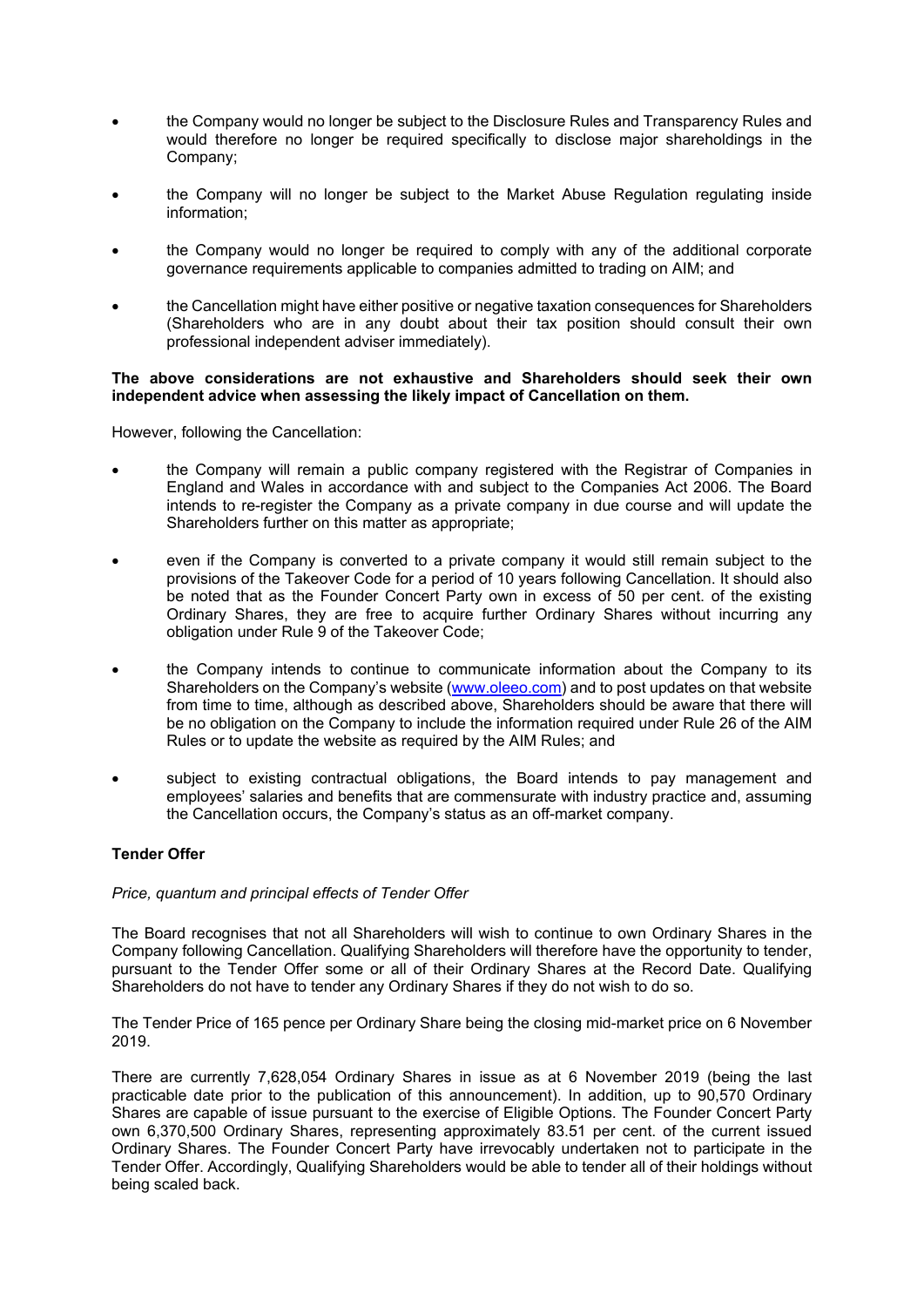Under the Tender Offer a maximum of 1,348,124 Ordinary Shares, representing approximately 17.47 per cent. of the aggregate of the current issued Ordinary Share Capital and the maximum number of Ordinary Shares that are capable of being issued upon the exercise of Eligible Options, may be purchased. The maximum aggregate cost for the Company of the Tender Offer (excluding costs and expenses) would be £2,224,404.60. The Board are satisfied the Company has sufficient distributable reserves to make the Tender Offer and cash reserves both to fund the Tender Offer and to meet its ongoing working capital requirements and commitments following completion of the Proposals.

If the Tender Offer is fully taken up by Qualifying Shareholders, resulting in the purchase of 1,348,124 Ordinary Shares:

- there will be a reduction in the issued Ordinary Share Capital to 6,370,500 Ordinary Shares (following the exercise of Eligible Options); and
- the retained earnings of the Company, as referenced in the audited accounts of the Company for the year ended 31 July 2019, will be reduced from approximately £8.4 million to approximately £6.2 million (excluding professional fees incurred in connection with the Proposals, any dividend payments approved at the AGM and stamp duty). The retained earnings of the Group, as referenced in the audited accounts of the Company for the year ended 31 July 2019, will be reduced from approximately £8.6 million to approximately £6.4 million (excluding professional fees incurred in connection with the Proposals, any dividend payments approved at the AGM and stamp duty).

## *Shareholder approval*

The Tender Offer is conditional, amongst other things, on the passing of the Board of the Resolutions, including Resolution 1 approving the Cancellation.

Resolution 2 has been proposed, which, if passed, will provide the Company with the authority to make market purchases of 1,348,124 Ordinary Shares. The Ordinary Shares purchased under the Tender Offer (or a corresponding number of Ordinary Shares) will be cancelled once purchased by the Company pursuant to the terms of the Repurchase Agreement.

## *Tender Offer process*

Under the Tender Offer:

- Panmure Gordon will purchase Ordinary Shares that are validly tendered up to a maximum number of 1,348,124 Ordinary Shares (equivalent to an aggregate value of approximately £2,224,404.60);
- all Qualifying Shareholders are being given the opportunity to participate;
- Qualifying Shareholders can tender none, all or some of their Ordinary Shares;
- the Tender Offer is not being made available to Shareholders with a registered address in a Restricted Jurisdiction. Overseas Shareholders should note that they should satisfy themselves that they have fully observed any applicable legal requirements under the laws of their relevant jurisdiction if they tender Ordinary Shares in the Tender Offer;
- all Ordinary Shares purchased by Panmure Gordon will be purchased at a price of 165 pence per Ordinary free of commissions and dealing charges;
- the Tender Offer will close at 1.00 p.m. on 5 December 2019;
- all Ordinary Shares purchased by Panmure Gordon (or a corresponding number of Ordinary Shares) will be subsequently purchased by the Company at a price of 165 pence per Ordinary Share under the terms of the Repurchase Agreement; and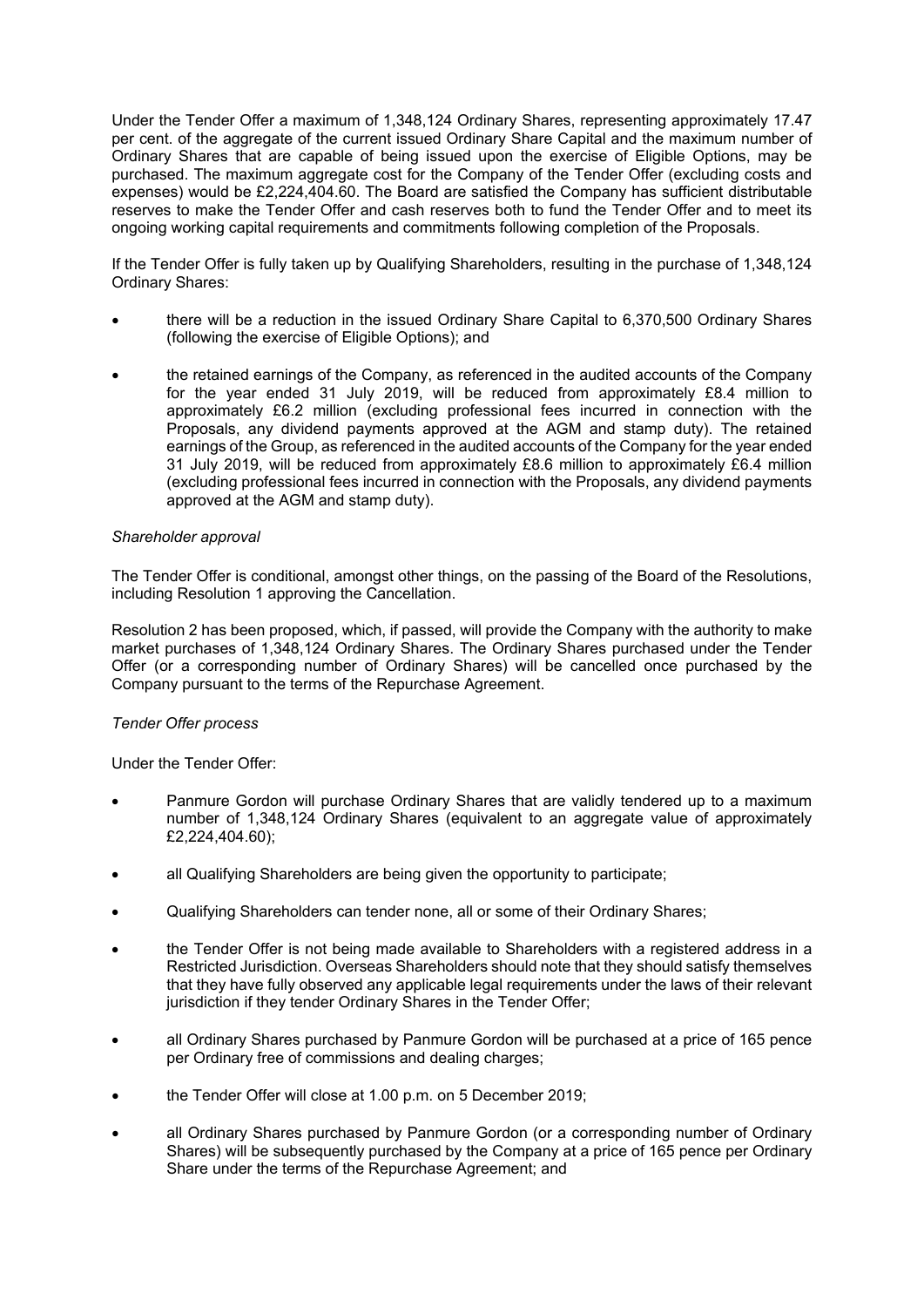• all Ordinary Shares purchased by the Company from Panmure Gordon under the terms of the Repurchase Agreement will be cancelled and will not rank for any dividends declared after, or whose record date is after, the date of the Circular.

If the Tender Offer is terminated, the Company will make an announcement through a Regulatory News Service that such is the case.

Full details of the Tender Offer, including the terms and conditions on which it is made, will be made available in the Circular following this announcement.

## **Current trading and outlook**

As announced on 7 November 2019, the Group revenues for the year ended 31 July 2019 were £10,683,086, up 7 per cent. on the £9,981,563 reported in the previous year while like-for-like operating profit of £546,453 compared with the £472,728 achieved last year. However, the retrospective adoption of IFRS15 covering the three previous accounting periods has increased our reported operating profit to £592,142.

IFRS 15 is a new accounting standard on revenue recognition which replaced IAS18 and for which this was the first year of recognition for the Group.

The increase in finance income was £75,114 compared with £17,776 in the previous year which results from a decision to move our cash deposits from "on call" to fixed term durations.

These two factors are reflected in the increase in the profits before tax of £667,256 compared with £490,504 last year.

The increase in revenues reflects growth in new and ongoing contracts offset by known terminations, supplemented by higher change requests and online test revenues.

Meanwhile costs increased as we pursued our strategy of product innovation and putting customers at the heart of our business. This included an increase in product development costs and the first trials of our machine learning based solution.

We expect to continue to invest particularly in product development resources and marketing. As a result, costs are expected to grow putting continued downward pressure on profitability. Known reductions in customer requirements and an extremely competitive environment mean that the outlook for both sales and profits remains uncertain.

## **Irrevocable Undertakings**

The Company has received irrevocable undertakings not to tender any Ordinary Shares under the Tender Offer and to vote in favour of Resolutions 1 and 2 in respect of their holdings of, in aggregate, 6,370,500 Ordinary Shares, representing approximately 83.51 per cent. of the issued Ordinary Shares.

## **Treatment of Optionholders**

The Company operates a share option scheme, the EMI Scheme, and as at 5 November 2019, the latest practicable date prior to the date of this announcement, there were unexercised options to acquire up to 294,306 Ordinary Shares of which Options in respect of 90,570 Ordinary Shares, being the Eligible Options, have vested and are capable of exercise and have an exercise price which is less than the Tender Offer Price.

Neither the Tender Offer nor the Cancellation will have the effect of increasing or accelerating the right to exercise any option or of accelerating the lapse of any option. However, the Company has made arrangements such that the Eligible Optionholders may until the Latest Exercise Date exercise their Eligible Options conditional upon the completion of the Tender Offer. The Ordinary Shares issued in respect of the Eligible Options will be issued to a nominee for the Eligible Optionholders who exercise their Eligible Options. The nominee will be a Qualifying Shareholder for the purposes of the Tender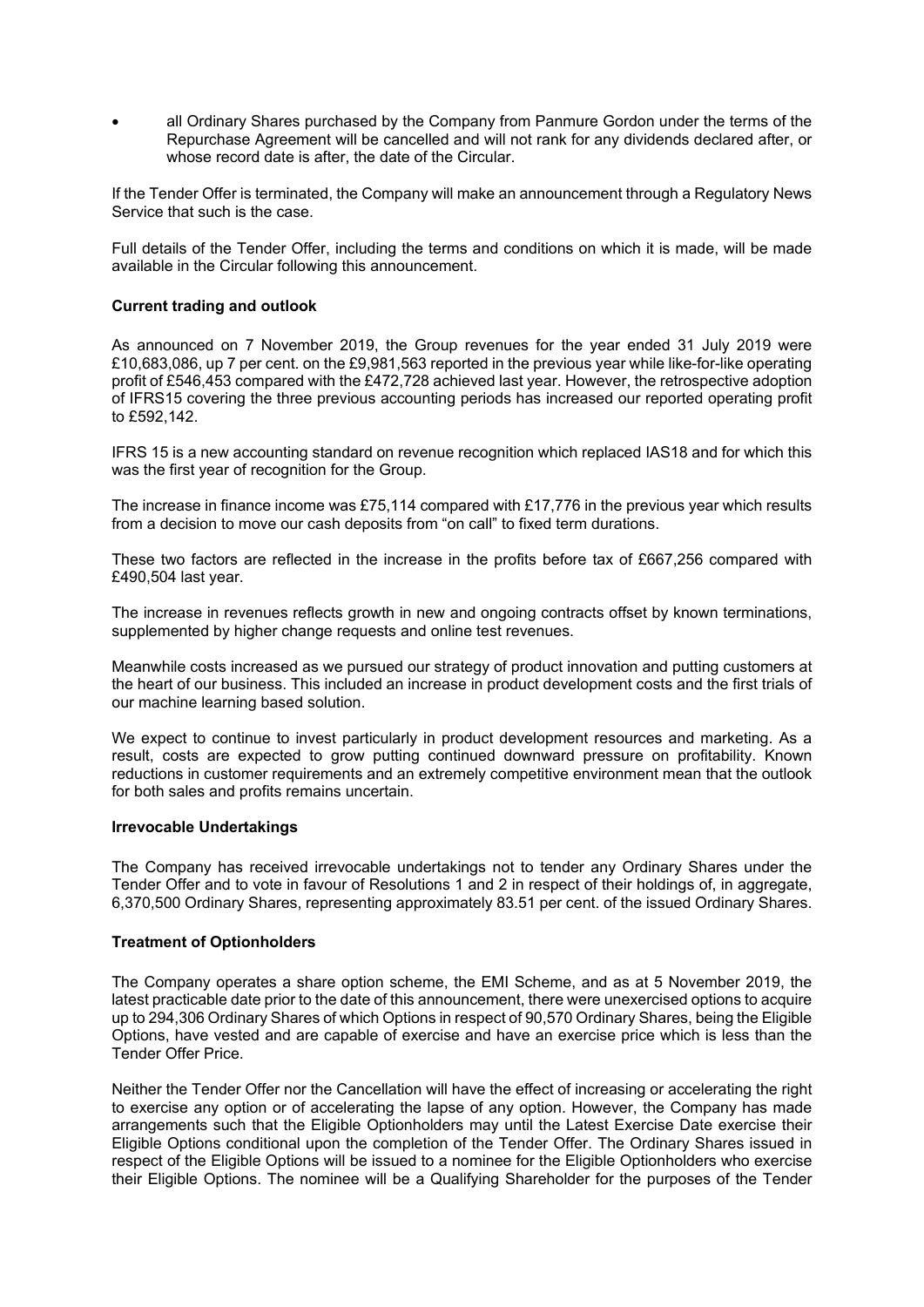Offer and will accept the Tender Offer in respect of all the Ordinary Shares held in its name and satisfy the exercise price of the Eligible Options from the proceeds of the Tender Offer.

## **Recommendation**

The Board considers that the Tender Offer and Cancellation to be in the best interests of Shareholders as a whole. Accordingly, the Board recommends that Shareholders vote in favour of the Resolutions, as they and the Founder Concert Party have undertaken to do in respect of their own holdings of Ordinary Shares and Ordinary Shares under their control representing, in aggregate, approximately 83.73 per cent. of the current issued Ordinary Shares.

The Directors make no recommendation to Qualifying Shareholders in relation to participation in the Tender Offer itself. Whether or not Qualifying Shareholders decide to tender all or any of their Ordinary Shares will depend, amongst other things, on their view of the Company's prospects and their own individual circumstances, including their tax position. In making their decisions, Qualifying Shareholders are recommended to consult their duly authorised independent advisers.

## **DEFINITIONS**

| "AIM"                                               | AIM, a market operated by the London Stock Exchange plc;                                                                                                        |
|-----------------------------------------------------|-----------------------------------------------------------------------------------------------------------------------------------------------------------------|
| "AIM Admission"                                     | the admission of the Ordinary Shares to trading on AIM;                                                                                                         |
| "AIM Rules"                                         | the AIM rules for companies published by the London Stock<br>Exchange plc from time to time;                                                                    |
| "Board" or "Directors"                              | the directors of the Company as at the date of this<br>announcement:                                                                                            |
| "Business Day"                                      | any day other than a Saturday, Sunday or public holiday on<br>which banks are open in the City of London for the<br>transaction of general commercial business; |
| "Cancellation"                                      | the cancellation of the AIM Admission;                                                                                                                          |
| "certificated" or "in certificated<br>form"         | Ordinary Shares not recorded on the Register as being held<br>in uncertificated form in CREST;                                                                  |
| "Company" or "Oleeo"                                | Oleeo plc;                                                                                                                                                      |
| "CREST"                                             | the relevant system (as defined in the CREST Regulations)<br>in respect of which Euroclear is the Operator (as defined in<br>the CREST Regulations);            |
| "CREST Regulations"                                 | the Uncertificated Securities Regulations 2001<br>(SI)<br>2001/3755);                                                                                           |
| "Disclosure Rules and<br><b>Transparency Rules"</b> | the disclosure and transparency rules prescribed by the<br><b>Financial Conduct Authority;</b>                                                                  |
| "Eligible Options"                                  | Options granted under the EMI Scheme which are<br>exercisable on the Tender Offer Record Date, and whose<br>exercise price is less than the Tender Offer Price; |
| "Eligible Optionholders"                            | Optionholders who are the holders of Eligible Options;                                                                                                          |
| "EMI Scheme"                                        | the Enterprise Management Scheme adopted by the<br>Company on 18 December 2006;                                                                                 |
| "Euroclear"                                         | Euroclear UK & Ireland Limited (formerly CRESTCo<br>Limited);                                                                                                   |
| "Founder Concert Party"                             | Charles Hipps, Deborah Hipps, Victoria Hipps and Paul<br>Hipps;                                                                                                 |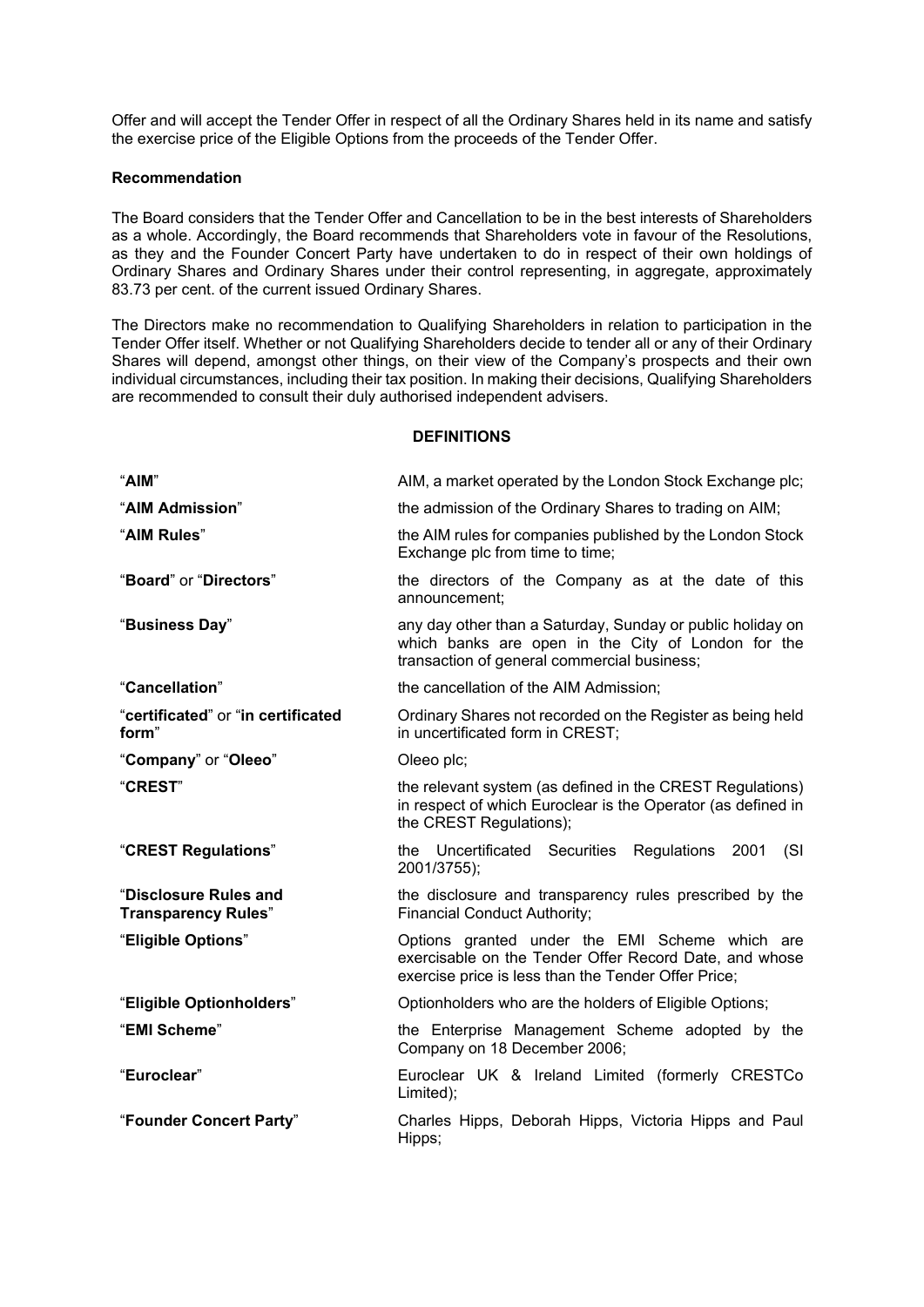| "General Meeting"                                       | the General Meeting of the Company convened for 11.00<br>a.m. (or if later immediately following the conclusion of the<br>AGM) on 3 December 2019 by the Notice and any<br>adjournment thereof;                                                                                                                                                                                                           |
|---------------------------------------------------------|-----------------------------------------------------------------------------------------------------------------------------------------------------------------------------------------------------------------------------------------------------------------------------------------------------------------------------------------------------------------------------------------------------------|
| "Group"                                                 | the Company and its subsidiary undertakings from time to<br>time;                                                                                                                                                                                                                                                                                                                                         |
| "Latest Exercise Date"                                  | 1.00 p.m. on 3 December 2019, being the latest date for<br>Eligible Optionholders to exercise their Eligible Options;                                                                                                                                                                                                                                                                                     |
| "Market Abuse Regulation"                               | the market abuse regulation promulgated as Regulation<br>(Eu) No 596/2014 of The European Parliament and of the<br>Council of 16 April 2014;                                                                                                                                                                                                                                                              |
| "Notice"                                                | the notice of the General Meeting;                                                                                                                                                                                                                                                                                                                                                                        |
| "Optionholders"                                         | persons who hold options to acquire Ordinary Shares under<br>the EMI Scheme which include holders of unapproved share<br>options granted under the provisions of the EMI Scheme;                                                                                                                                                                                                                          |
| "Ordinary Shares" or "Ordinary<br><b>Share Capital"</b> | ordinary shares of £0.001 nominal value each in the capital<br>of the Company;                                                                                                                                                                                                                                                                                                                            |
| "Overseas Shareholder"                                  | a Shareholder who is resident in, or a citizen of, a jurisdiction<br>outside the United Kingdom;                                                                                                                                                                                                                                                                                                          |
| "Panmure Gordon"                                        | Panmure Gordon (UK) Limited;                                                                                                                                                                                                                                                                                                                                                                              |
| "Proposals"                                             | the Cancellation and the Tender Offer, as described in this<br>announcement:                                                                                                                                                                                                                                                                                                                              |
| "Proxy Form"                                            | the form of proxy for use at the General Meeting or any<br>adjournment thereof;                                                                                                                                                                                                                                                                                                                           |
| "Qualifying Shareholders"                               | Shareholders who are entitled to participate in the Tender<br>Offer, being (i) Shareholders on the Register at 8.00 p.m. on<br>the Tender Offer Record Date who are not Restricted<br>Shareholders and (ii) Eligible Optionholders or their<br>nominee holding Ordinary Shares on behalf of Eligible<br>Optionholders who have exercised their Eligible Options on<br>or before the Latest Exercise Date; |
| "Register"                                              | the register of members of the Company;                                                                                                                                                                                                                                                                                                                                                                   |
| "Regulatory News Service"                               | any of the services approved by the London Stock<br>Exchange plc for the distribution of AIM announcements<br>and included within the list maintained on the website of the<br>London Stock Exchange plc;                                                                                                                                                                                                 |
| "Repurchase Agreement"                                  | the agreement dated 7 November 2019 between the<br>Company and Panmure Gordon for the repurchase by the<br>Company of the Ordinary Shares purchased by Panmure<br>Gordon pursuant to the Tender Offer (or otherwise a<br>corresponding number of Ordinary Shares);                                                                                                                                        |
| "Resolutions"                                           | the resolutions to be proposed at the General Meeting, as<br>set out in the Notice and a reference to a " <b>Resolution</b> " shall<br>be construed accordingly;                                                                                                                                                                                                                                          |
| "Restricted Jurisdiction"                               | each of the United States, Canada, Australia, New Zealand,<br>South Africa and Japan and any other jurisdiction where the<br>mailing of the Circular into or inside or from such jurisdiction<br>would constitute a violation of the laws of such jurisdiction;                                                                                                                                           |
| "Restricted Shareholder"                                | a Shareholder with a registered address in a Restricted<br>Jurisdiction;                                                                                                                                                                                                                                                                                                                                  |